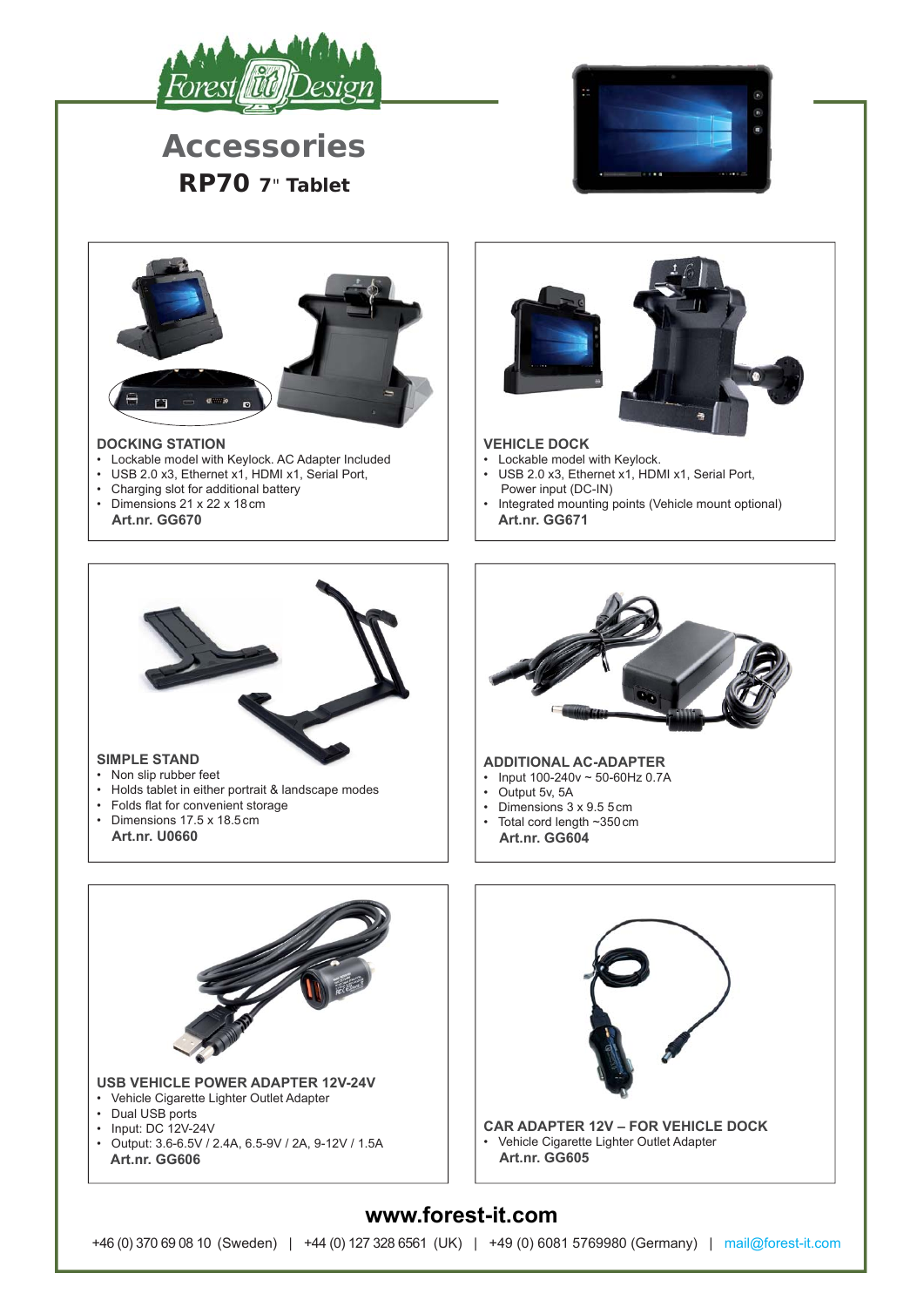

+46 (0) 370 69 08 10 (Sweden) | +44 (0) 127 328 6561 (UK) | +49 (0) 6081 5769980 (Germany) | mail@forest-it.com